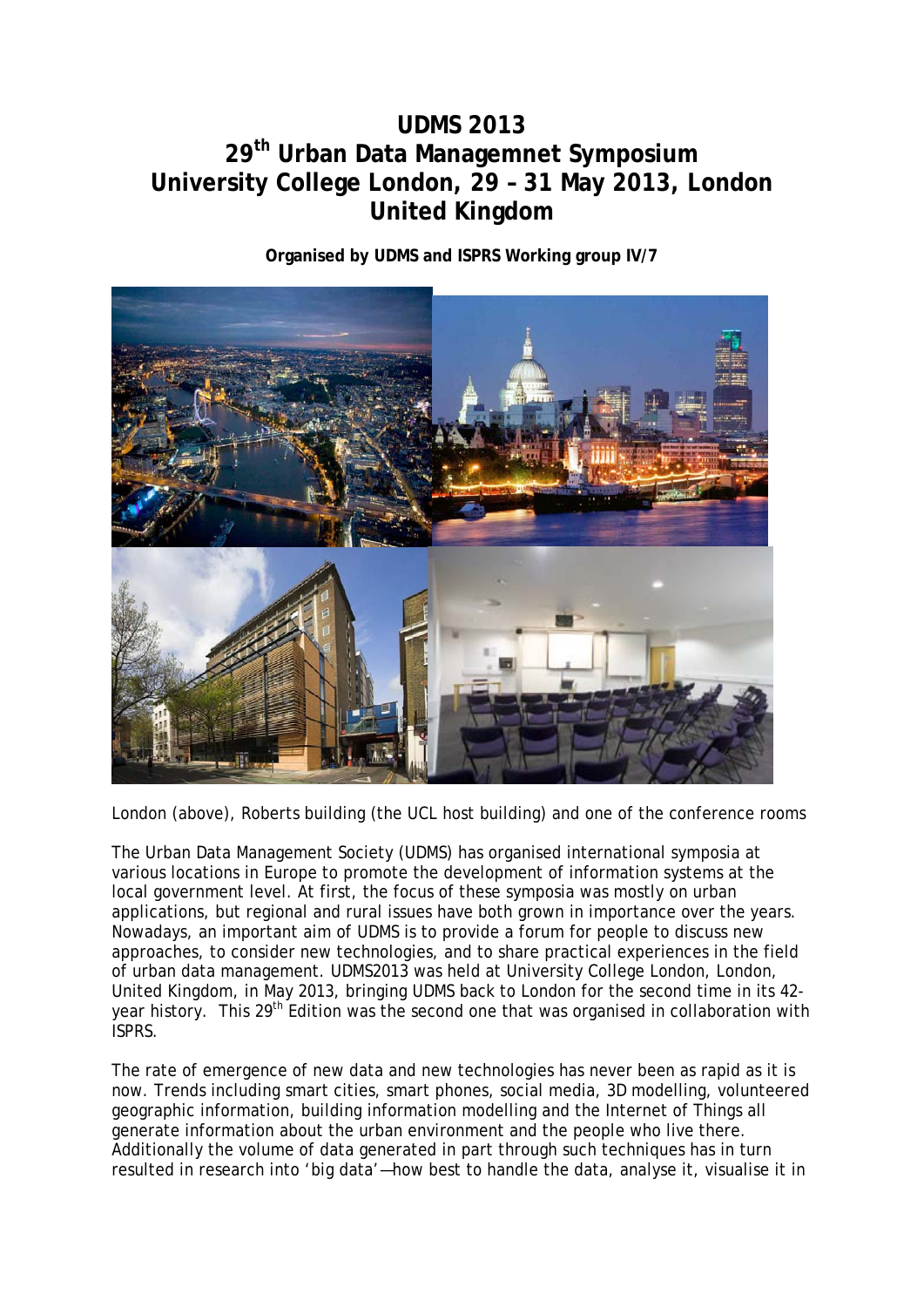different contexts. Thus the challenges and opportunities facing those working with these *New* types of Urban Data are manifold.

Given this, the general theme for UDMS 2013 was *"Recent and Emerging Trends in the Management of New Urban Data."* Conference topics, of interest to both the ISPRS and UDMS, included Urban Development, Remote Sensing, Statistics and Geo-Visualisation, Disaster Management, Ontologies and Data Integration, 3D Modelling and Applications, Volunteered Geographic Information, Smart Cities and Big Data and Transport.

The conference was visited by about 80 people from UK, Italy, The Netherlands, Germany, Malaysia, France, Czech Republic, Greece, Turkey, Bulgaria, Latvia, USA, Canada, Brazil, Portugal, Romania, Poland, India, Nigeria, Bahrain, Sweden, Algeria. The conference programme was spread over three days;



Registration Keynote Mauro Salvemini

29<sup>th</sup> May: The conference was opened by prof Massimo Rumor and followed by a key note speech of prof. Mauro Salvemini. He discussed the importance and the changes in urban and regional planning through the years and the increased use of geo-services. The message he has sent was to intensify the use of semantics in dealing with geo-information process as it facilitates the work of multi-disciplinary stakeholders. After the opening two parallel technical sessions were organised on Volunteered Geographic Information and Urban development. The first day was closed with a reception at UCL.



Technical presentations: Robert Laurini Conference dinner



30<sup>th</sup> May: This day consisted of one plenary session and 6 technical sessions. The plenary session was devoted to the Olympic games. Several speakers presented how geoinformation supported the security and safety during the games. The technical sessions were on Remote sensing (2) Urban development (1), Smart Cities and Big Data, Statistics and Geovisualisation (1) and 3D Modelling and Applications (1). The general impression